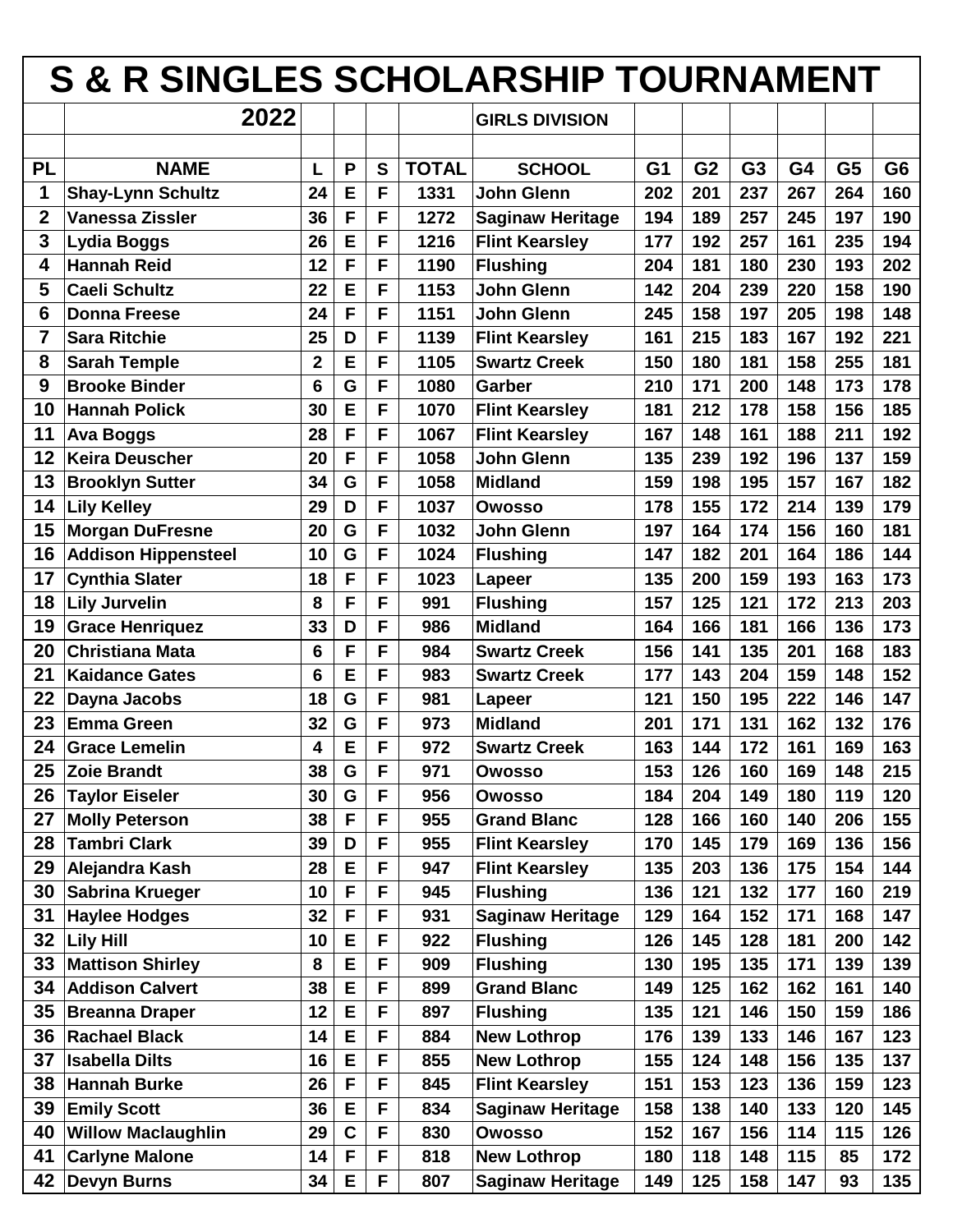| 43 | <b>Selah Fader</b>      | 2  | F |   | 793 | <b>Swartz Creek</b>     | 148 | 132 | 116   | 123 | 148 | 126 |
|----|-------------------------|----|---|---|-----|-------------------------|-----|-----|-------|-----|-----|-----|
| 44 | <b>Kayla Jones</b>      | 20 | Е | F | 786 | <b>John Glenn</b>       | 101 | 148 | $112$ | 138 | 130 | 157 |
| 45 | Lauren Johnson          | 22 | F | F | 775 | <b>John Glenn</b>       | 135 | 145 | 111   | 125 | 132 | 127 |
| 46 | <b>Sara Tereau</b>      | 17 | D | F | 707 | Lapeer                  | 96  | 97  | 112   | 127 | 125 | 150 |
| 47 | Jadelin McCarthy        | 34 | F | F | 702 | <b>Saginaw Heritage</b> | 128 | 130 | 103   | 130 | 121 | 90  |
| 48 | <b>Mya Gissendanner</b> | 32 | Е | F | 685 | <b>Saginaw Heritage</b> | 143 | 96  | 100   | 118 | 87  | 141 |
| 49 | <b>Angel Rice</b>       | 16 | F | F | 649 | <b>New Lothrop</b>      | 119 | 103 | 114   | 110 | 103 | 100 |
| 50 | <b>Roxanne Eickholt</b> | 18 | Е | F | 536 | <b>New Lothrop</b>      | 101 | 93  | 86    | 83  | 93  | 80  |